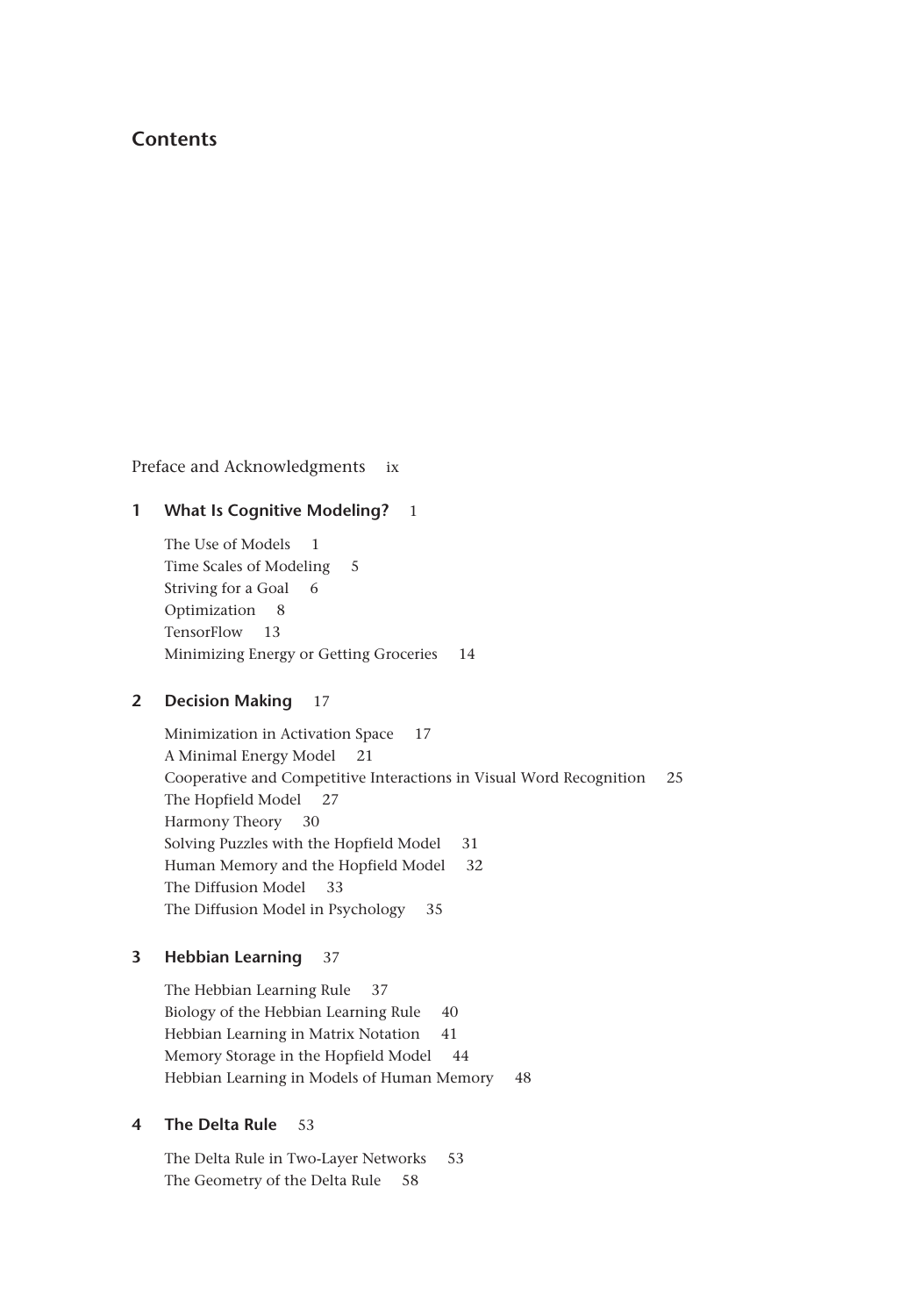The Delta Rule in Cognitive Science 61 The Rise, Fall, and Return of the Delta Rule 66

#### **5 Multilayer Networks** 69

Geometric Intuition of the Multilayer Model 69 Generalizing the Delta Rule: Backpropagation 72 Some Drawbacks of Backpropagation 74 Varieties of Backpropagation 76 Networks and Statistical Models 82 Multilayer Networks in Cognitive Science: The Case of Semantic Cognition 83 Criticisms of Neural Networks 85

#### **6 Estimating Parameters in Computational Models** 89

Parameter Space Exploration 89 Parameter Estimation by Error Minimization 91 Parameter Estimation by the Maximum Likelihood Method 92 Applications 99

#### **7 Testing and Comparing Computational Models** 107

Model Testing 108 Model Testing across Modalities 114 Model Comparison 116 Applications of Model Comparison 120

#### **8 Reinforcement Learning: The Gradient Ascent Approach** 123

Gradient Ascent Reinforcement Learning in a Two-Layer Model 124 An *N*-Armed Bandit 126 A General Algorithm 127 Backpropagating RL Errors 129 Three- and Four-Term RL Algorithms: Attention for Learning 130

### **9 Reinforcement Learning: The Markov Decision Process Approach** 133

The MDP Formalism 134 Finding an Optimal Policy 138 Value Estimation 138 Policy Updating 143 Policy Iteration 143 Exploration and Exploitation in Reinforcement Learning 143 Applications 145 Combining Gradient-Ascent and MDP Approaches 149 Reinforcement Learning for Human Cognition? 151 Open AI Gym 152